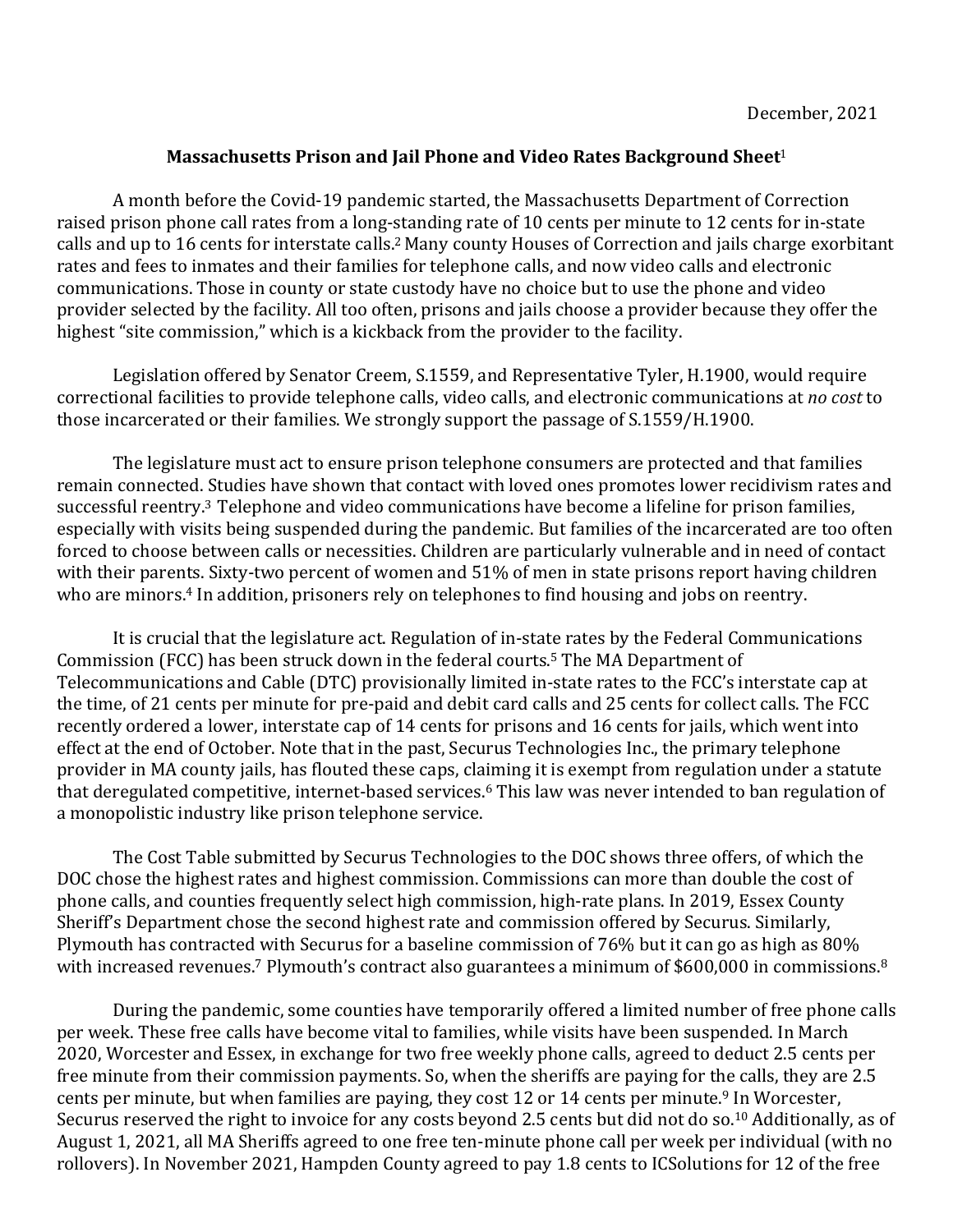ten-minute calls. Another way sheriffs are off-setting the cost of the free calls is by amending their contracts to lower their commissions. The table below reflects commissions as updated during the pandemic and the current rate for calls outside of any free weekly calls.

| MA                    | <b>Per-Minute</b> |        | 15 Minutes   ICS Provider | <b>Site Com-</b>        | Contract       | Contract        |
|-----------------------|-------------------|--------|---------------------------|-------------------------|----------------|-----------------|
| Locality              | Rate              |        |                           | mission                 | <b>Date</b>    | <b>End Date</b> |
| Barnstable            | \$0.1411          | \$2.10 | Securus                   | $$18k/mol$ .            | 5/14/20        | 3/2/28          |
| Berkshire             | \$0.14            | \$2.10 | Securus                   | 0%                      | 2/13/20        | 3/2/28          |
| <b>Bristol</b>        | \$0.14            | \$2.10 | Securus                   | 0%                      | 8/6/20         | 3/2/28          |
| <u>Dukes</u>          | \$0.14            | \$2.10 | Securus                   | 25%12                   | 6/11/12        | 6/11/22         |
| <u>Essex</u>          | \$0.14            | \$2.10 | Securus                   | 35.5%13                 | 9/2/19         | 3/2/28          |
| Franklin              | \$0.14            | \$2.10 | Securus                   | $0\%$                   | 4/3/20         | 3/2/28          |
| <u>Hampshire</u>      | $$0.14^{14}$      | \$2.10 | <b>ICSolutions</b>        | 78%15                   | 11/15/20       | 11/15/23        |
| Middlesex             | \$0.14            | \$2.10 | Securus                   | 32%                     | 7/15/20        | 6/30/25         |
| Norfolk <sup>16</sup> | \$0.14            | \$2.10 | Securus                   | 17%                     | 2/1/20         | 3/2/23          |
| Plymouth              | \$0.14            | \$2.10 | Securus                   | 76% - 80% <sup>17</sup> | $11/8/18^{18}$ | 3/2/23          |
| Suffolk               | \$0.14            | \$2.10 | Securus                   | 23%                     | 8/1/19         | 3/2/28          |
| Worcester             | \$0.14            | \$2.10 | Securus                   | 25%                     | 10/10/19       | 3/2/28          |
| Hampden               | \$0.12            | \$1.80 | <b>ICSolutions</b>        | 85%                     | 10/1/18        | 9/30/22         |
| MA DOC                | $$0.12$ in-       | \$1.80 | Securus                   | \$2.5                   | 3/1/18         | 3/1/28          |
|                       | state             |        |                           | million/yr.             |                |                 |
|                       | \$0.13 inter-     |        |                           |                         |                |                 |
|                       | state pre-        | \$1.95 |                           |                         |                |                 |
|                       | paid              |        |                           |                         |                |                 |
|                       | \$0.16 inter-     | \$2.40 |                           |                         |                |                 |
|                       | state collect     |        |                           |                         |                |                 |

## **Phone Rates for Massachusetts Prisons and Jails**

## **Video Call Rates and Commissions**

Prison and jail video calling is on the rise across the country, and many counties in Massachusetts now contract with Securus and other providers to offer video calls. In most facilities, video calls are offered remotely through the internet, while in others, such as Middlesex, Berkshire, and Suffolk, video calls are offered onsite.<sup>19</sup> Onsite visits require loved ones to come to the facility to see their family member over a video screen. The legislature banned replacing in person visits with onsite video calls in 2018, but many facilities have suspended all visits during the pandemic. To the extent that video services are provided, they offer another way for families to connect with their incarcerated loved ones.

The pandemic has increased the use of video technology in Massachusetts' correctional facilities. Where remote video calls have been introduced, rates are high and commissions variable.<sup>20</sup> The most exorbitant rate and highest commission in the state is in Barnstable County, where remote video calls are charged according to the original Securus contract with the DOC. The rate is \$12.99 for 20 minutes, and the Sheriff receives a 50% commission. In the beginning of October 2020, the DOC amended their contract with Securus allowing for the installation of 200 video terminals for \$1.5 million, and they updated their rates to \$5 for 20 minutes or \$9 for 40 minutes with a 15% commission.<sup>21</sup> Essex, Franklin, and Worcester counties also charge \$5 for 20 minutes.<sup>22</sup> Franklin applies this rate even to attorney video calls.<sup>23</sup> Middlesex offers video calls for 25 cents per minute with no commission. Since the pandemic,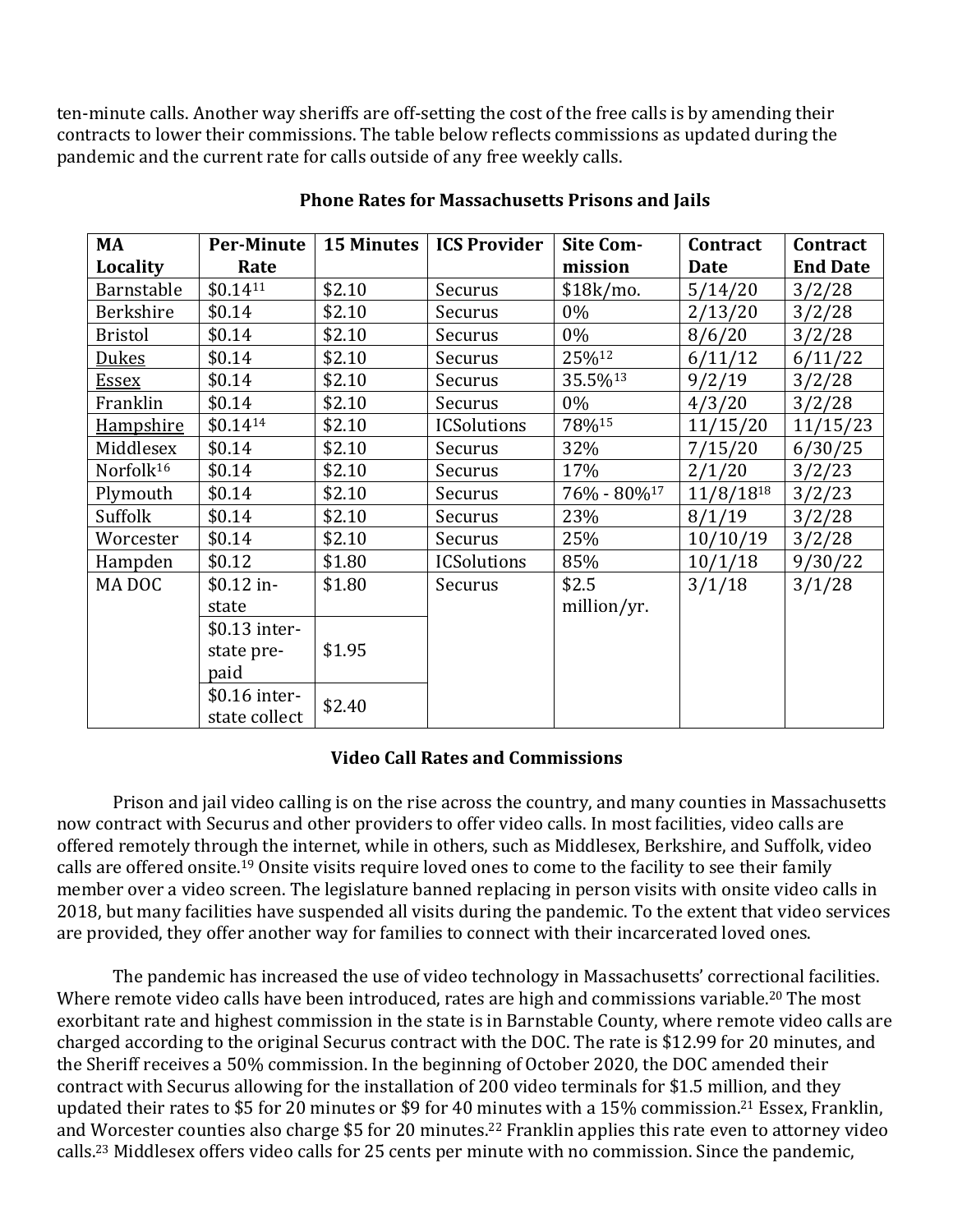Suffolk installed first 15 video terminals, then another 36 in August, 2020. They allow individuals two free 15 minute video calls per week, for which they pay Securus \$3 per call. Like with telephone calls, the monopolistic, commission-based system makes video technology another way of exploiting incarcerated individuals and their loved ones.

## **Tablet Rentals And Electronic Communications Rates**

Some facilities have now introduced tablets that allow for electronic communications and video calls. Tablets may sometimes be used free but are often available only by rental. Many counties contract directly with Securus for these tablets, which they rent out to incarcerated individuals at high daily or monthly rates. The rentals can cost as much as \$8 per month in Barnstable or \$1.50 per day in Middlesex. Even where there are free "community" tablets available, such as in Suffolk, there are only enough community tablets for a 1:4 ratio, and individual tablets are likely to be rented.

Tablet rental is not the only cost associated with these communications; incarcerated individuals are also charged per message sent and received on the tablet. Messaging uses "stamp" currency, with different types of messages costing 50 cents or more. For example, in Barnstable county, tablet rental costs \$8 per month.<sup>24</sup> Even once a tablet is rented, each text message sent costs 1 stamp, or 50 cents, and each videogram costs 3 stamps, or \$1.50. Suffolk, where they charge the same rate for texts and videograms, also allows photos and "ecards" to be sent for 1 stamp. These rates represent the typical costs of electronic messages in the facilities that have tablets.<sup>25</sup> Tablets provide another way for counties to cash in on commissions, with commissions as high as 50% in Barnstable, and 20% in Worcester.

The legislature must pass S.1559/H. 1900 to protect those incarcerated and their families from for-profit companies finding new ways to make money off those who can least afford it.

 $1*$ This background sheet was prepared by Karina Wilkinson from public records requests she filed and those filed by Bonnie Tenneriello of Prisoners' Legal Services (PLS), as well as rates obtained by attorney Lee Petro (formerly of Drinker Biddle Reath) and Peter Wagner of Prison Policy Initiative, available at: http://bit.ly/2fUOhVk, Exhibit A. Greater Boston Legal Services Fellow Abby Husselbee helped with the current draft. For questions, contact KarinaWilkinson@gmail.com. Contracts are archived at: https://www.prisonpolicy.org/phones/massachusetts\_contracts.html

<sup>&</sup>lt;sup>2</sup> Interstate calls are 12.75 cents pre-paid debit, 13 cents pre-paid collect and 16 cents collect. As of January 1, 2019, the commission is a flat-rate \$2.5 million, paid in monthly installments, prior to that it was 76.2%. Because the commission is paid as a flat rate, all of the 2 cent rate hike went to Texas-based Securus Technologies.

<sup>&</sup>lt;sup>3</sup>See Prison Policy Initiative's report, *Research roundup: The positive impacts of family contact for incarcerated people and their families*, December 21, 2021, at: https://www.prisonpolicy.org/blog/2021/12/21/family\_contact/

<sup>4</sup>http://www.pewtrusts.org/en/research-and-analysis/blogs/stateline/2016/05/24/having-a-parent-behind-bars-costschildren-states

**<sup>5</sup>** *See GlobalTel\*Link v. Federal Communications Commission*, 859 F.3d 39 (2017).

 $6$  GL c 25C s. 6A

 $7$  The commission goes to 78% if revenues exceed \$1.1 million, and to 80% if revenues exceed \$1.2 million.

 $8$  In the past, Securus also guaranteed \$575,000 per year to Essex, and ICSolutions guaranteed \$170,000 to Hampshire and \$850,000 to Hampden. The Hampden minimum has been suspended because of Covid.

 $9$  Another way sheriffs are off-setting the cost of free calls is by amending their contracts to lower their commissions. Norfolk lowered its commission from 40% to 25% to secure its two free weekly 15 minute calls. Before the November 1, 2020 transition from Global Tel\*Link to Securus, GTL was offering 30 to 60 minutes of free calls. Suffolk reduced its commission from 45% to 38% and agreed to pay \$3 per free video call plus fees.

 $10$  This was verified for March, 2020 through August, 2020.

 $11$  International calls are 50 cents per minute.